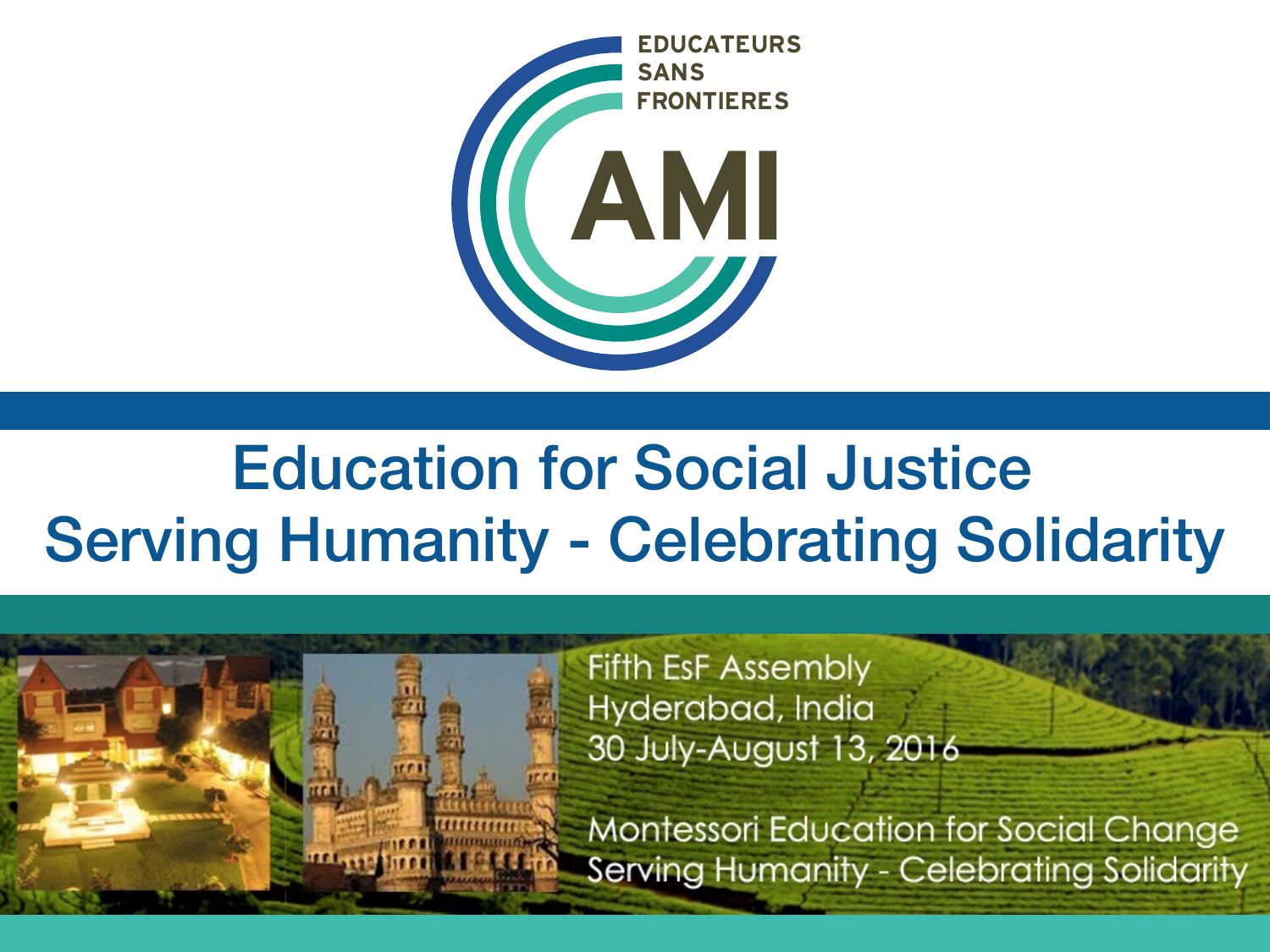August 4th, 2016

Dear Lynne,

I'm happy to hear of the accelerating progress of ESF and its work! I am so very sorry that I never got to participate in an Assembly. It was always my plan, because I do so very strongly believe in ESF's mission.

I have attached a poem I have written in honor of the ESF Assembly in Hyderabad. Please have a look at it and, if you think it appropriate, share it with the assembly.

Please give my love to Mary Caroline, Tricia, Megan and Victoria.

I'm with you in spirit and wish you and all the others a transformative, refreshing, inspiring time together.

In gratitude,

John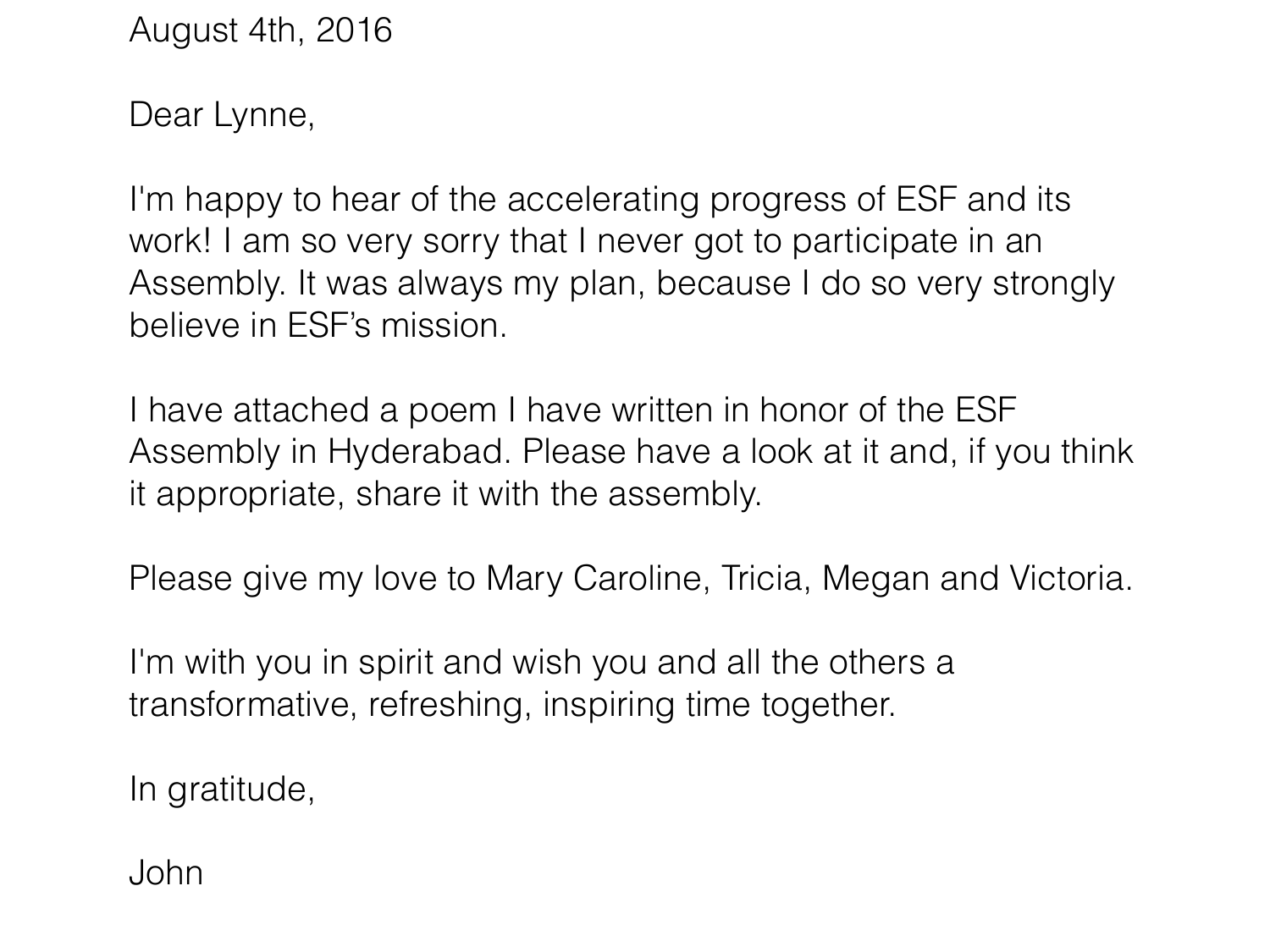**A Poem for Peacemakers**  *in honor of the Fifth Assembly of Educateurs sans Frontières, Hyderabad, India, August 2016*

**I.** 

**–**

**In the tear-watered soil of this suffering world, quietly grow the roots of peace. Their tiny tips travel out inch by inch around and even through the rocks, the rubble of war, the boneyards of famine, the thickest walls of apathy and fear. They reach out to each other searching patiently, incessantly for the clear stream and its source. Like a great grove of aspens lifting up silvery leaves, a million tiny prayer flags fluttering in the breeze, what can be seen of peace is beautiful. When it is swept away by drought or fire or flood, the wise do not despair, but turn again to tend the soil wherein the roots grow deep and deep and strong for the next rebirth. The whole earth groans and pushes again toward joy.**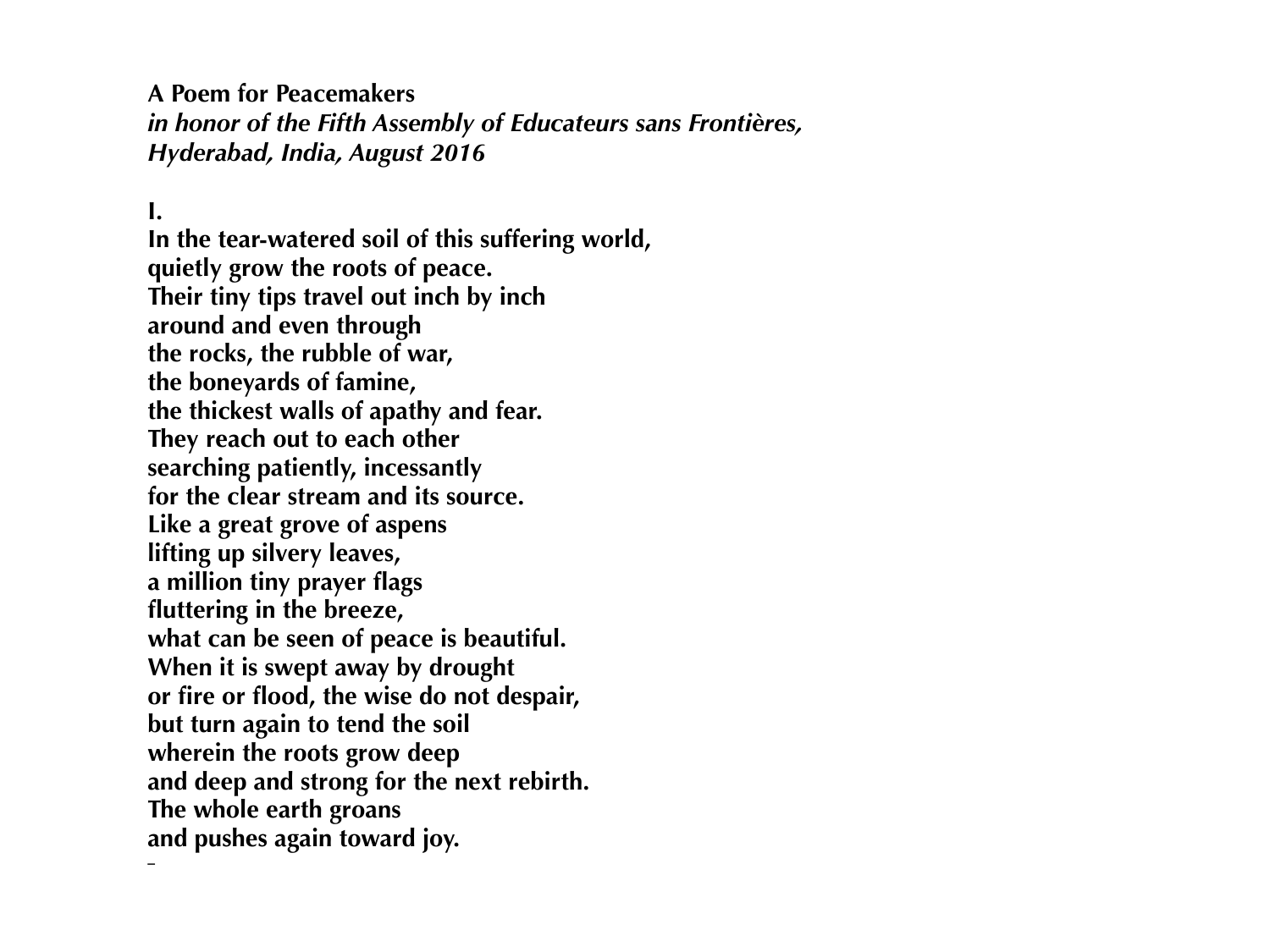#### **A Poem for Peacemakers**  *in honor of the Fifth Assembly of Educateurs sans Frontières, Hyderabad, India, August 2016*

**II.** 

**Every being in this mad time lives with an arrow in its heart, so said Gautama Buddha. Learn to take the arrow out, he said, then help others do the same. Hate, fear, and anger he said, are like a second arrow beside the first. Take them out! There is no time to argue the fine points of archery. Move out into the world as wounded healers. The world needs this medicine: the strength of your dream, your slowness to judge, your quickness to bless.**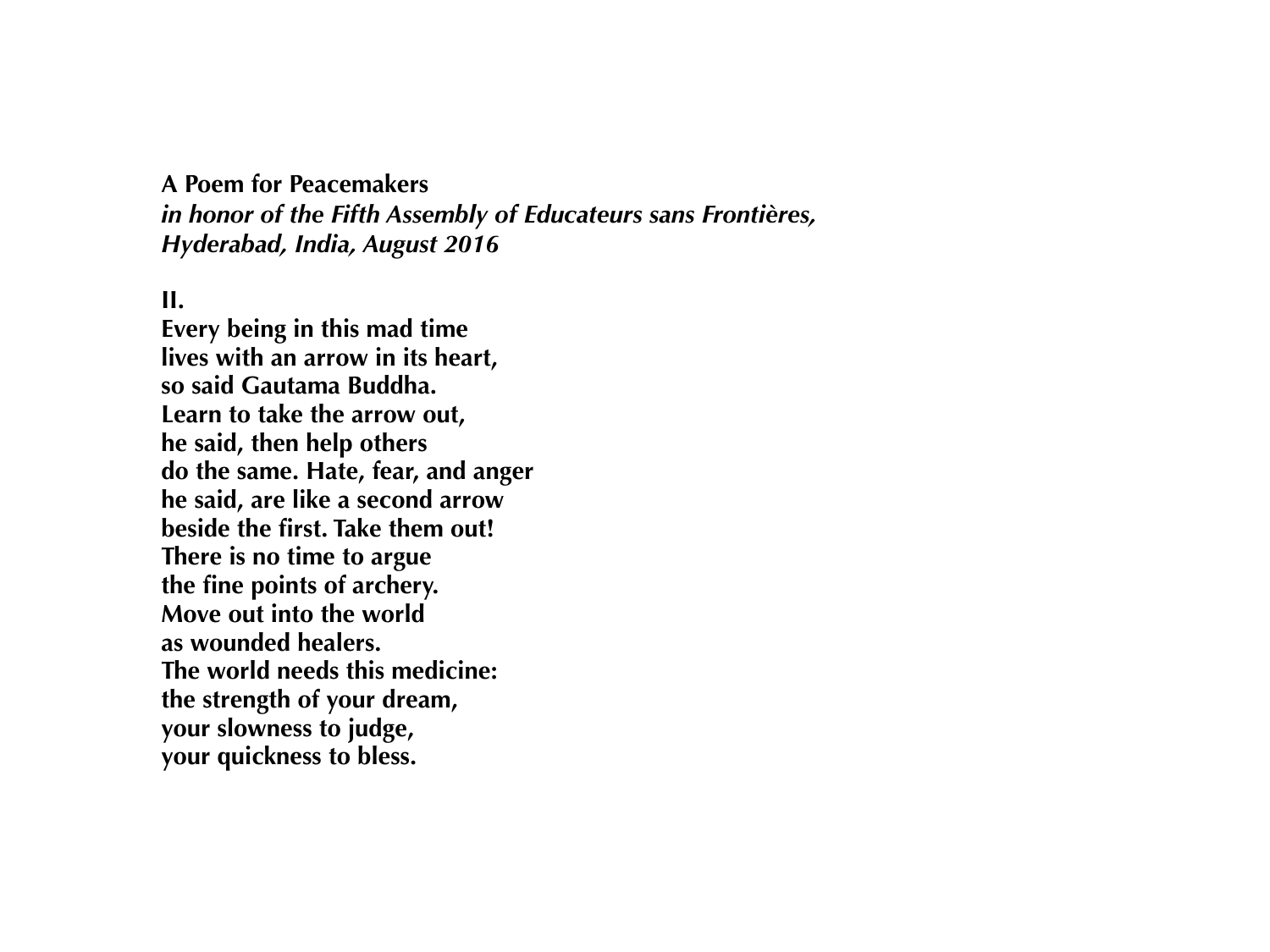#### **A Poem for Peacemakers**

*in honor of the Fifth Assembly of Educateurs sans Frontières, Hyderabad, India, August 2016* 

#### **III.**

**When this warring world was full of kings, the longed-for land was called the Kingdom of God, then the Peaceable Kingdom. In this time of race against race in fragile republics, we look for the Beloved Community. It is our native land, and memories of its pleasant hills and streams, our young feet in its sun-dappled meadows call us home. The wise set aside everything to pass again through its gates: the wound in the chest, the listening ear, the bright eyes of a child.**

**– John R. Snyder, Austin, Texas, [ordinarypersonslife.com](http://ordinarypersonslife.com)**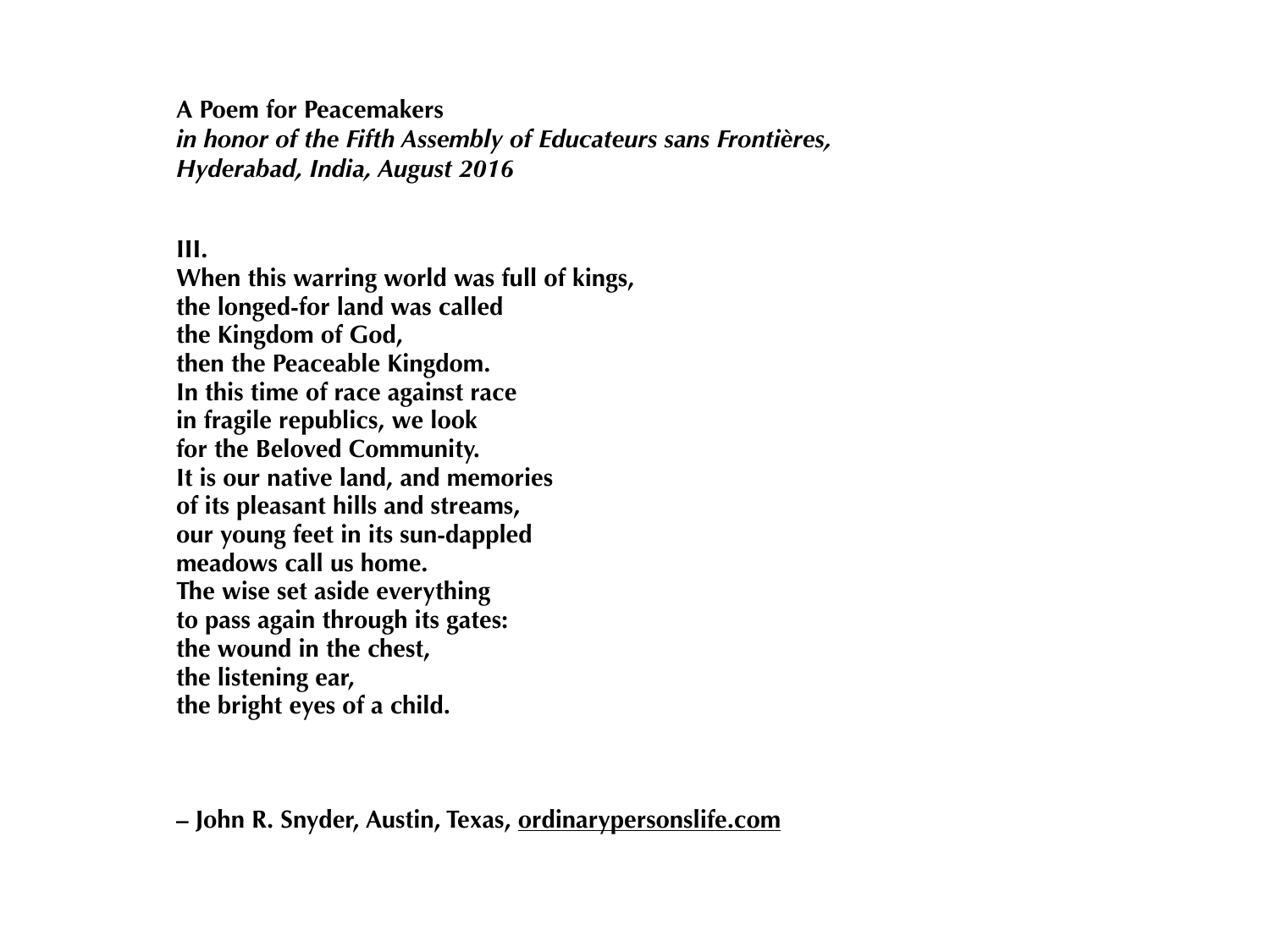#### AMI SANS **RONTIERES** EDUCATEURS Friday Outing Programme

Friday August 5 08.15 Meet at Reception (Packed lunch provided

Visit Pebble Creek Montessori School Visit to a traditional weavers - help for widows and free schooling

Visit

Visit an open craft market at Shilparamam

18.00 Return to Aalankrita

### WATER WILL BE PROVIDED BUT PLEASE BRING ADDITIONAL BOTTLES IF YOU WISH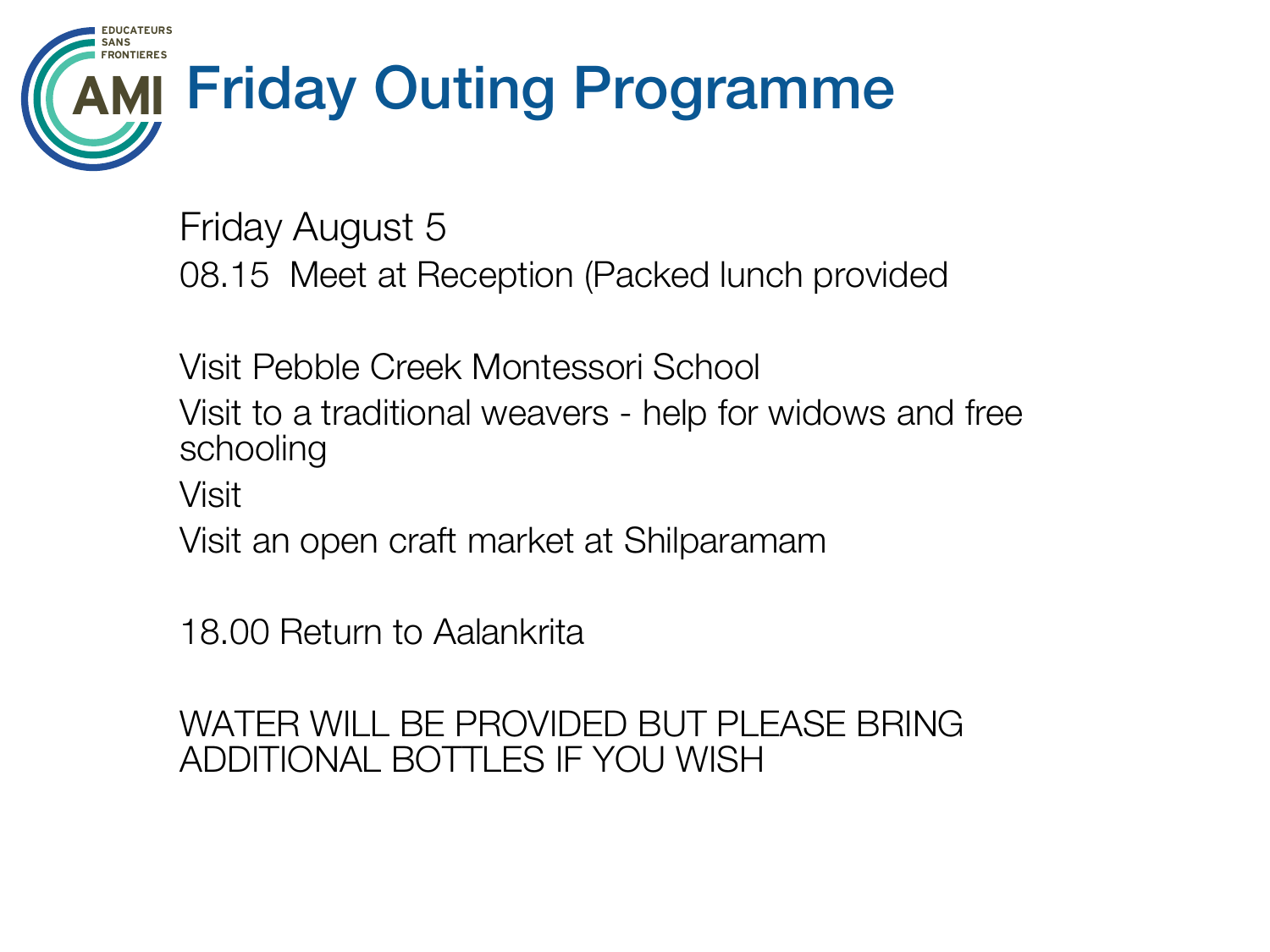# Programme

AMI

SANS **RONTIERES** EDUCATEURS

Saturday August 6

- 08.45 Meet on the lawn
- 09.00 Quote of the Day & Pearls of the Day
- 09.15 Breaking with Tradition From Aged Care Nurse to Aged Care Montessorian - Anne Kelly
- 11.00 Open
- 12.30 LUNCH
- 14.00 Basic Principles of Volunteering Christine Harrison 15.00 TEA
- 15.30 Open Space
	- Montessori Partners Serving All Children Solanye Cabrera
	- Montessori Volunteers Association Bai Ling
- 16.30 Pearls of the Day & Reflections
- 17.30 Mentalist and Magician Nagarjun Karnatakam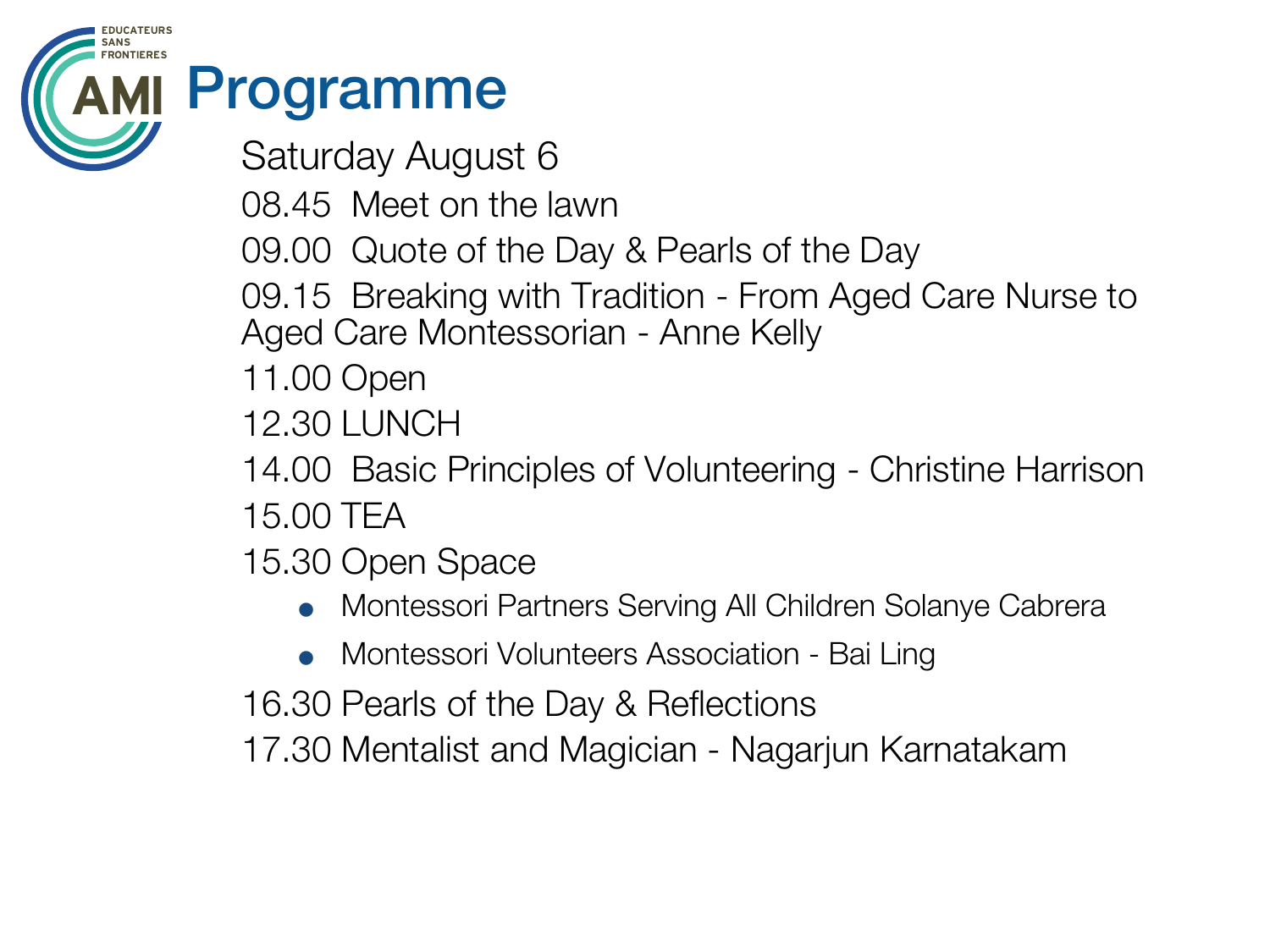

### Open Space

- Thursday 4th August: 3.30
	- John Henrath Kumar Gadam
	- Refugee Services, St Andrew's Amira Nagati
- Saturday 6th August: 3.30
	- Montessori Partners Serving All Children Solanye Cabrera
	- Montessori Volunteers Association Bai Ling
- Tuesday 9th August: 2.00
	- Montessori Elementary in Tanzania Prisca Chacha & Matesha **Sembuche**
	- Care For Orphans PARTAGE Jacqueline Mwombeki
	- Michael Monteiro Finding a voice in the slums
- Thursday 11th August: 2.00
	- Corner of Hope update off-shoots and new seeds.